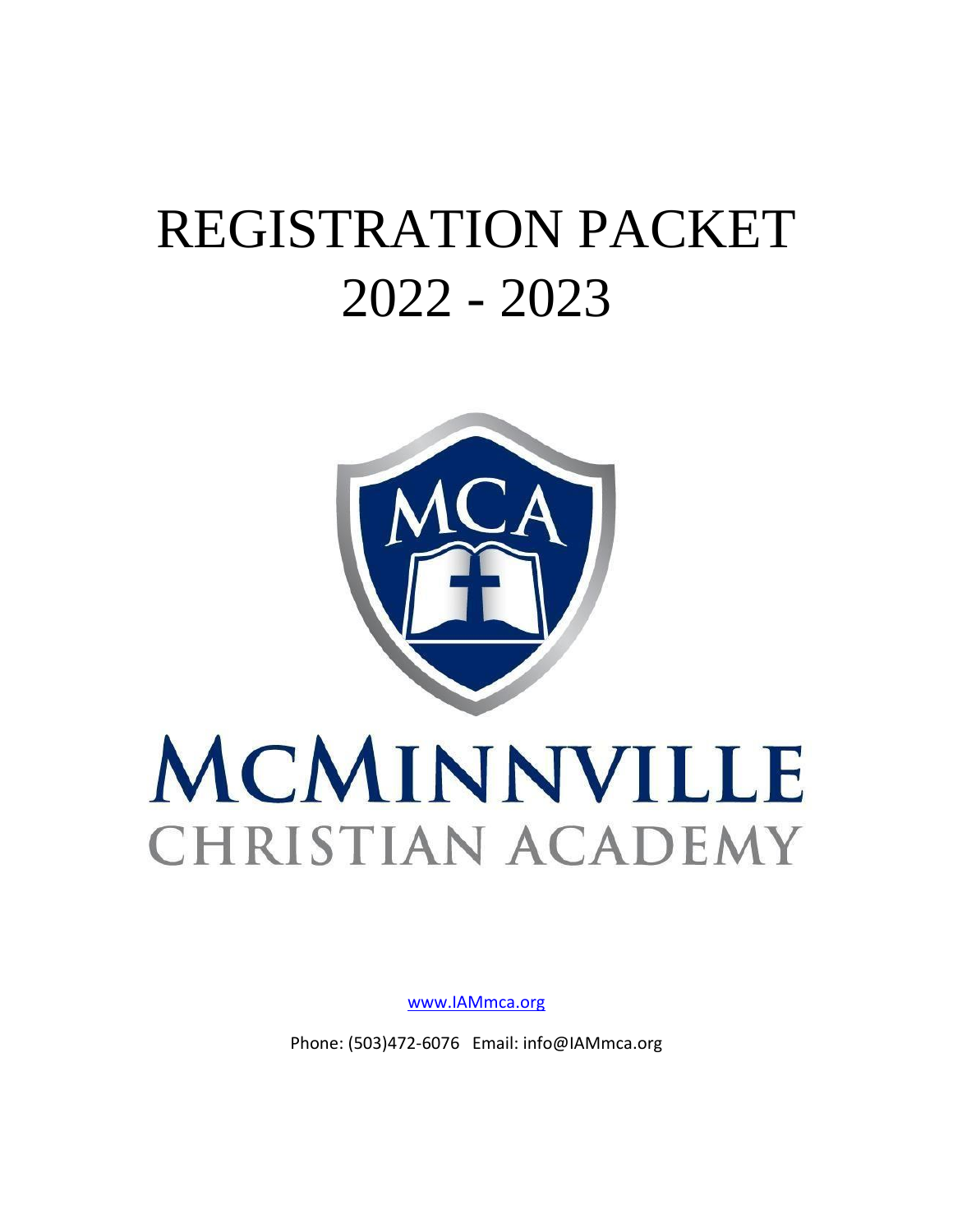### **Application Notes**

- Registration for the 2022-2023 school year is now open, with initial admission consideration provided to current families through May 1st, and new families admitted in order of their completed application submission date.
- Please complete all areas of the registration packet.
- All students will be enrolled on a first come first serve basis. Registration Fee must be paid in order to hold your child(ren's) spot. NOTE: **All preschool students must be potty-trained prior to entering school.**
- An assessment must be scheduled for new students.
- McMinnville Christian Academy reserves the right to refuse any applicant based upon its policies and procedures.
- McMinnville Christian Academy will not accept any student who has been expelled from another school.
- McMinnville Christian Academy reserves the right to deny admission to any student that is over one academic year behind, or who has learning difficulties which it is not prepared to handle.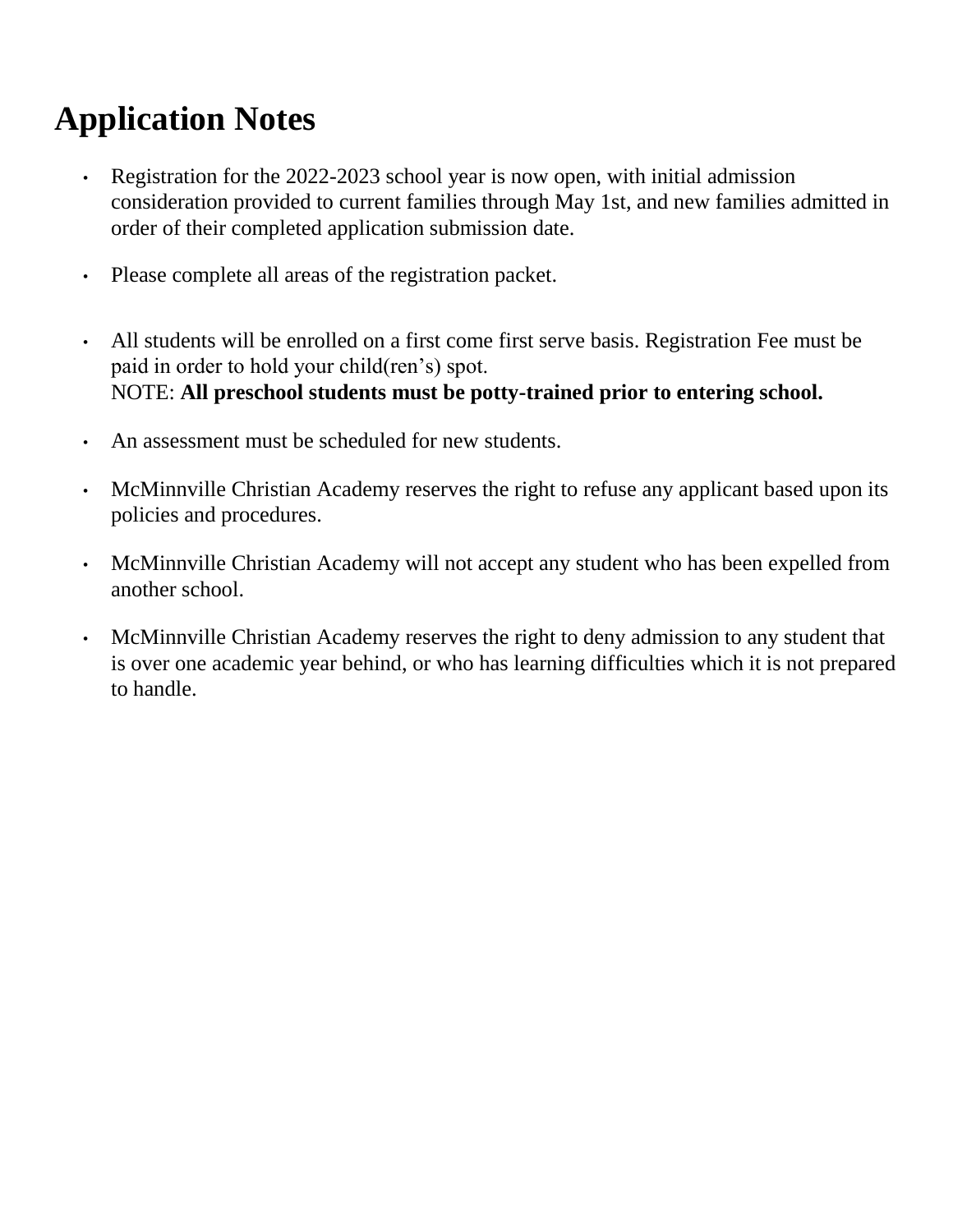|                     |      |       |      |             | <b>Office Use Only</b> |                |              |  |
|---------------------|------|-------|------|-------------|------------------------|----------------|--------------|--|
|                     |      |       |      |             |                        | Cash           | or Check $#$ |  |
| Preschool: (circle) | Mon. | Tues. | Wed. | Thurs. Fri. | $M-F$                  | AM<br>$\alpha$ | <b>PM</b>    |  |

### **Household Information**

### **Primary Household**

| <b>Parent or Guardian:</b>                                                                                     |  |                                      |  |  |  |
|----------------------------------------------------------------------------------------------------------------|--|--------------------------------------|--|--|--|
|                                                                                                                |  |                                      |  |  |  |
|                                                                                                                |  |                                      |  |  |  |
| Occupation: __________________________Employer: __________________________Work Phone: ________________________ |  |                                      |  |  |  |
|                                                                                                                |  | Marital Status: ____________________ |  |  |  |
| Parent or Guardian: (In same household)                                                                        |  |                                      |  |  |  |
|                                                                                                                |  |                                      |  |  |  |
|                                                                                                                |  |                                      |  |  |  |
| Occupation: __________________________Employer: ___________________________Work Phone: _______________________ |  |                                      |  |  |  |
|                                                                                                                |  | Marital Status: __________________   |  |  |  |
| <b>Household Information</b>                                                                                   |  |                                      |  |  |  |
|                                                                                                                |  |                                      |  |  |  |
|                                                                                                                |  |                                      |  |  |  |
|                                                                                                                |  |                                      |  |  |  |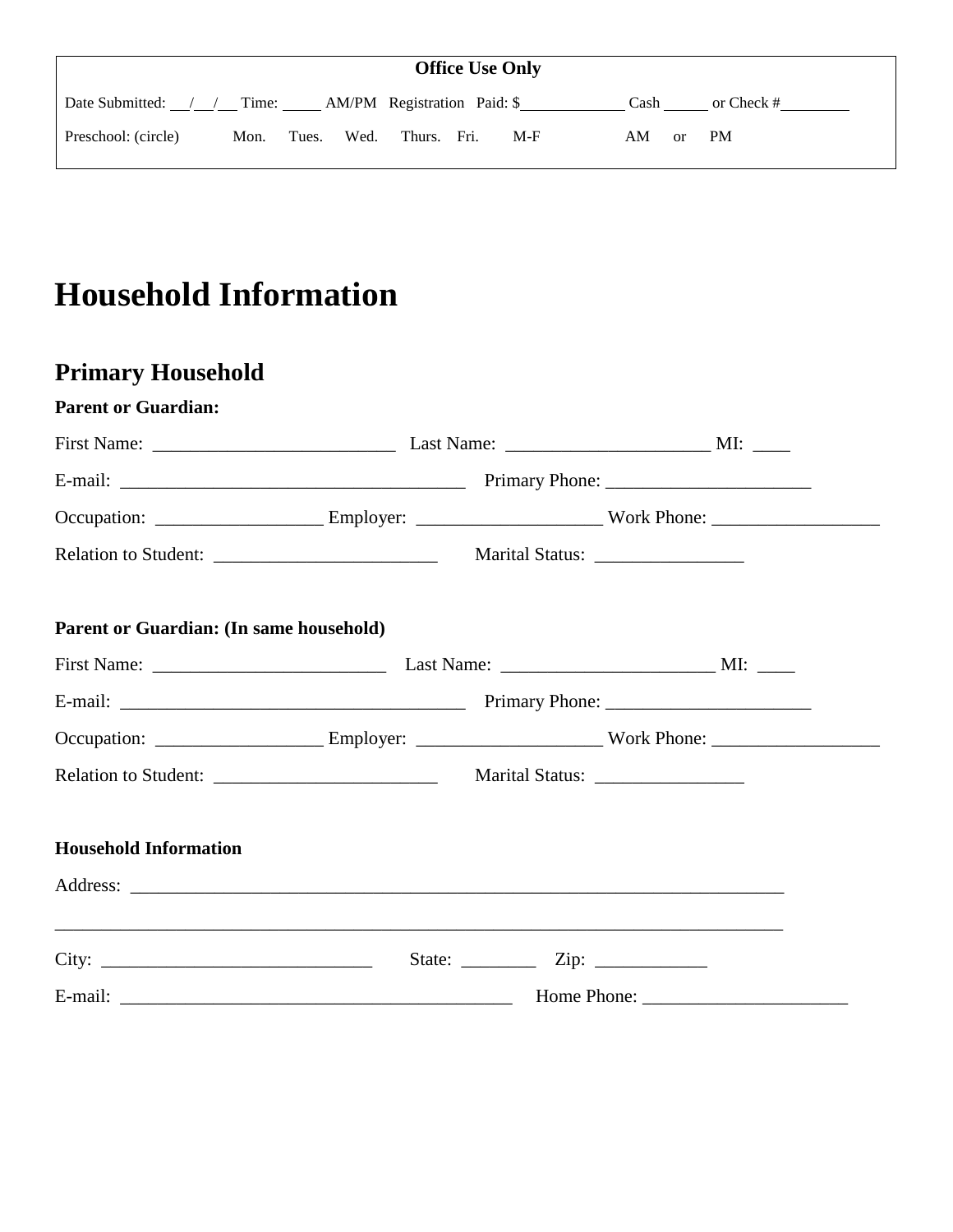### **Secondary Household (if applicable)**

| <b>Parent or Guardian:</b>              |  |  |                                                                                                                |
|-----------------------------------------|--|--|----------------------------------------------------------------------------------------------------------------|
|                                         |  |  |                                                                                                                |
|                                         |  |  |                                                                                                                |
|                                         |  |  | Occupation: __________________________Employer: ___________________________Work Phone: _______________________ |
|                                         |  |  |                                                                                                                |
|                                         |  |  |                                                                                                                |
| Parent or Guardian: (In same household) |  |  |                                                                                                                |
|                                         |  |  |                                                                                                                |
|                                         |  |  |                                                                                                                |
|                                         |  |  | Occupation: _________________________Employer: ___________________________Work Phone: ________________________ |
|                                         |  |  | Marital Status: ____________________                                                                           |
|                                         |  |  |                                                                                                                |
| <b>Household Information</b>            |  |  |                                                                                                                |
|                                         |  |  |                                                                                                                |
|                                         |  |  |                                                                                                                |
| City:                                   |  |  |                                                                                                                |
|                                         |  |  |                                                                                                                |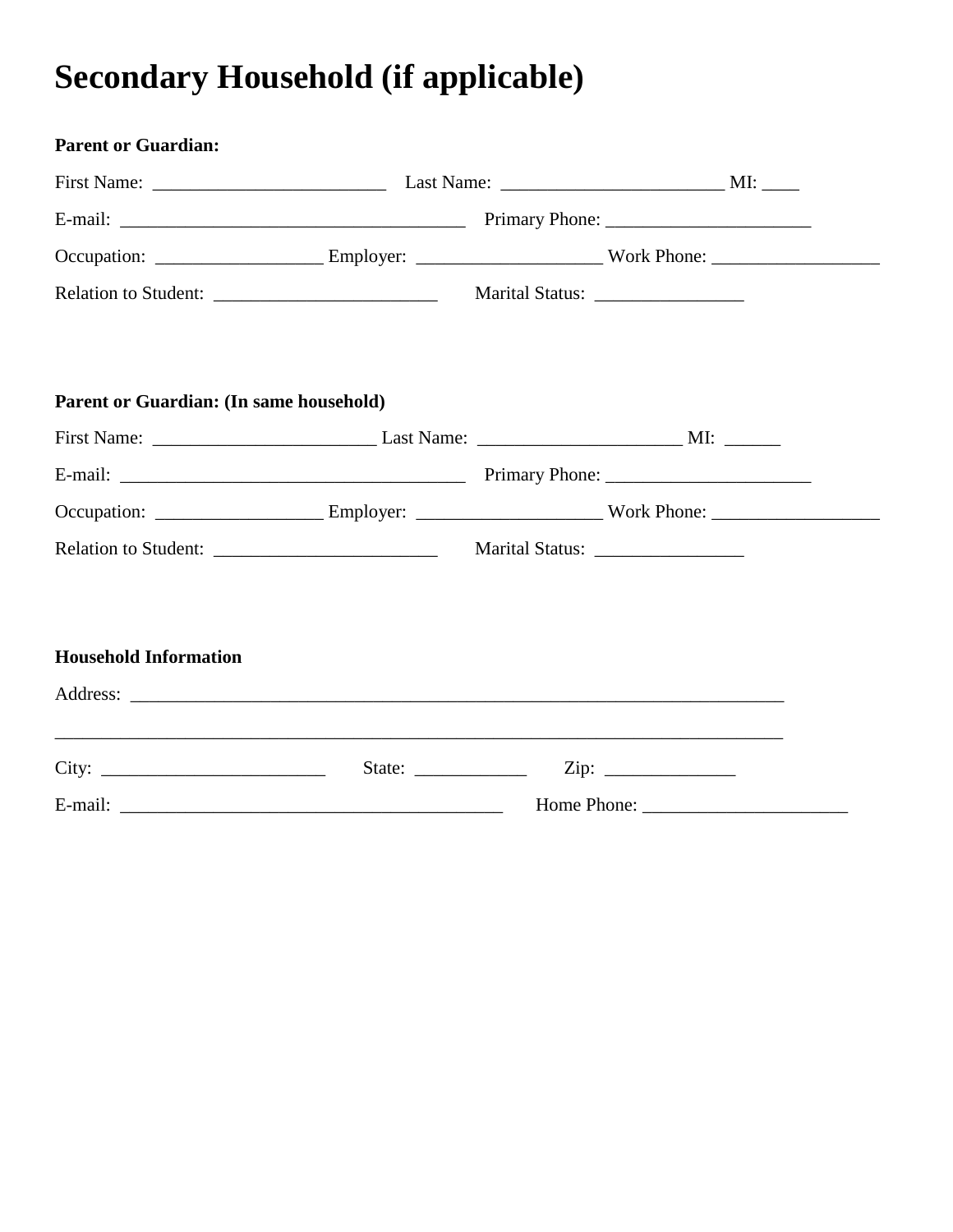### **Student Information**

| <b>Student Information - Student 1</b>                                                                                                                                                                                                                                   |                         |  |
|--------------------------------------------------------------------------------------------------------------------------------------------------------------------------------------------------------------------------------------------------------------------------|-------------------------|--|
| First Name: Last Name: Last Name:                                                                                                                                                                                                                                        |                         |  |
|                                                                                                                                                                                                                                                                          |                         |  |
| Date of Birth: Camera Content Content Content Content Content Content Content Content Content Content Content Content Content Content Content Content Content Content Content Content Content Content Content Content Content                                            |                         |  |
| Student is a member of (check all that apply): ______ Household 1 _______ Household 2                                                                                                                                                                                    |                         |  |
| <b>Student Information - Student 2</b>                                                                                                                                                                                                                                   |                         |  |
| First Name: Middle: Manne: Middle: Manne: Middle: Middle: Middle: Middle: Middle: Middle: Middle: Middle: Middle: Middle: Middle: Middle: Middle: Middle: Middle: Middle: Middle: Middle: Middle: Middle: Middle: Middle: Midd                                           |                         |  |
| Student Goes by: <u>Conserversion Conserversion</u> Gender:                                                                                                                                                                                                              |                         |  |
| Date of Birth: Cambridge Content Content Content Content Content Content Content Content Content Content Content Content Content Content Content Content Content Content Content Content Content Content Content Content Conte                                           |                         |  |
| Student is a member of (check all that apply): ______ Household 1 _______ Household 2                                                                                                                                                                                    |                         |  |
| <b>Student Information - Student 3</b><br>First Name: Middle: Manne: Middle: Manne: Middle: Middle: Middle: Middle: Middle: Middle: Middle: Middle: Middle: Middle: Middle: Middle: Middle: Middle: Middle: Middle: Middle: Middle: Middle: Middle: Middle: Middle: Midd |                         |  |
|                                                                                                                                                                                                                                                                          |                         |  |
| Date of Birth: Cambridge Content Content Content Content Content Content Content Content Content Content Content Content Content Content Content Content Content Content Content Content Content Content Content Content Conte                                           |                         |  |
| Student is a member of (check all that apply): _______ Household 1 ________ Household 2                                                                                                                                                                                  |                         |  |
| <b>Student Information - Student 4</b>                                                                                                                                                                                                                                   |                         |  |
| First Name: Last Name: Last Name:                                                                                                                                                                                                                                        |                         |  |
| Student Goes by:                                                                                                                                                                                                                                                         |                         |  |
|                                                                                                                                                                                                                                                                          | Grade to Enter:         |  |
| Student is a member of (check all that apply):                                                                                                                                                                                                                           | Household 1 Household 2 |  |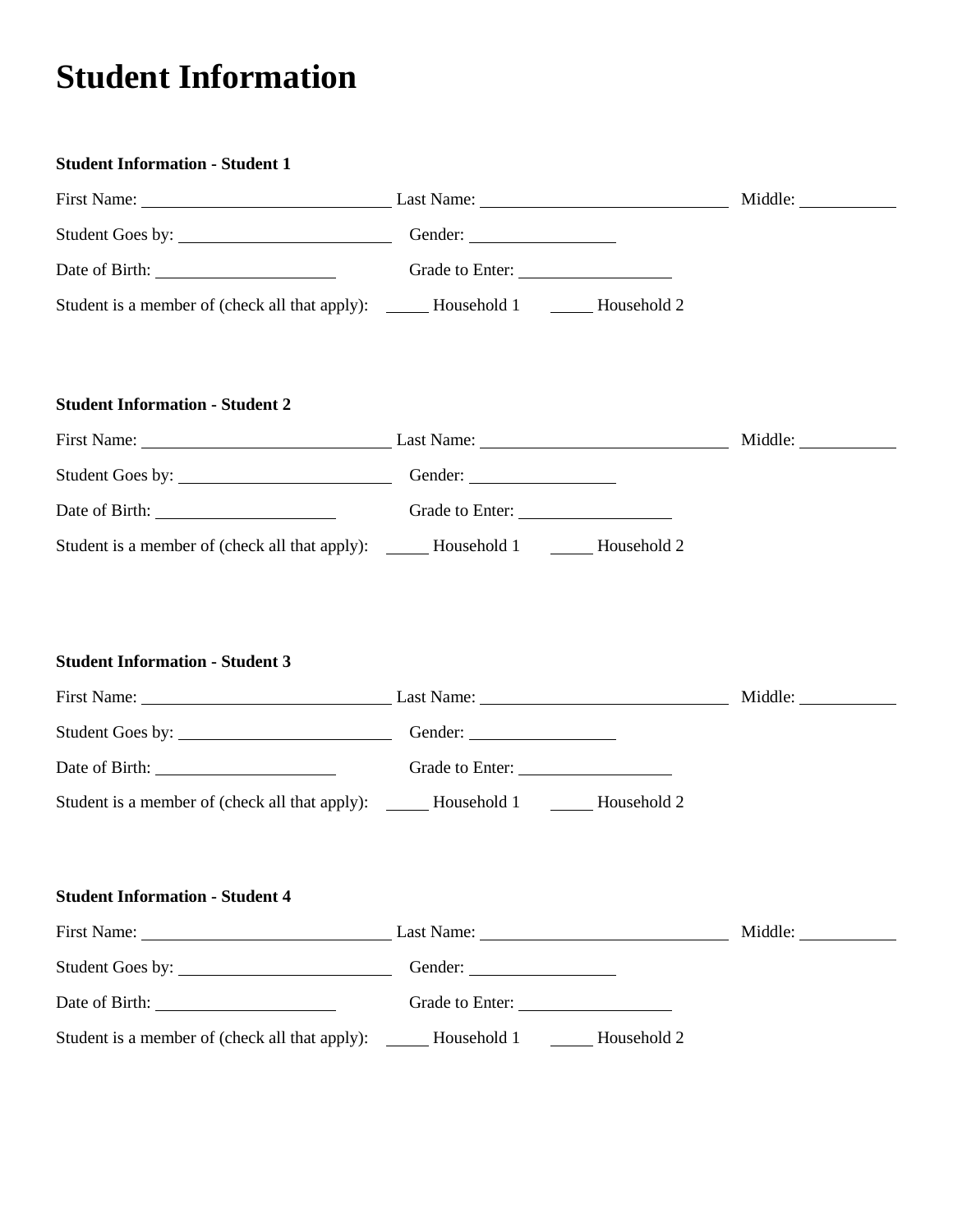### **Family Information & Signatures**

#### **Family Status**

With whom does the student primarily reside?

Who has custody of the student?

Is there a parent of the child who the court system has forbidden from picking-up the child from school or seeing the child at school?

If so, please list and include details:

Are there unusual factors in the student's life such as absence of father or mother; grandparents or others living in home; serious accidents or illnesses; physical handicaps of which the school should be aware? If so, please describe on a separate sheet of paper.

\_\_\_\_\_\_\_\_\_\_\_\_\_\_\_\_\_\_\_\_\_\_\_\_\_\_\_\_\_\_\_\_\_\_\_\_\_\_\_\_\_\_\_\_\_\_\_\_\_\_\_\_\_\_\_\_\_\_\_\_\_\_\_\_\_\_\_\_\_\_\_\_\_\_\_\_\_\_\_\_\_\_\_\_\_\_\_\_\_\_\_\_\_\_\_\_\_\_

#### **Religious Information**

Please note that if mother and/or father are not Christian and/or do not attend church, don't feel that your children will not be accepted. We request these answers in order to understand each student's religious background.

| Church that student attends:                                                                                                                                                                                                                                                                                                                                       |
|--------------------------------------------------------------------------------------------------------------------------------------------------------------------------------------------------------------------------------------------------------------------------------------------------------------------------------------------------------------------|
| Is the parent(s) or guardian(s) of the student members of this church? $\frac{1}{\sqrt{1-\frac{1}{\sqrt{1-\frac{1}{\sqrt{1-\frac{1}{\sqrt{1-\frac{1}{\sqrt{1-\frac{1}{\sqrt{1-\frac{1}{\sqrt{1-\frac{1}{\sqrt{1-\frac{1}{\sqrt{1-\frac{1}{\sqrt{1-\frac{1}{\sqrt{1-\frac{1}{\sqrt{1-\frac{1}{\sqrt{1-\frac{1}{\sqrt{1-\frac{1}{\sqrt{1-\frac{1}{\sqrt{1-\frac{1}{$ |
| Does your family have a devotional time and pray together?                                                                                                                                                                                                                                                                                                         |
| Who is the most influential person of faith in your student's life?                                                                                                                                                                                                                                                                                                |
| Is the student a believer in Jesus Christ?                                                                                                                                                                                                                                                                                                                         |

#### **Agreement**

I agree that the information provided in this application is correct. I understand that any falsification of information may result in my child's dismissal from McMinnville Christian Academy. I also understand that McMinnville Christian Academy is a religious organization which is seeking to bring children to Christ from a Protestant perspective. I also agree to support all of McMinnville Christian Academy's policies and procedures, outlined in the Student Handbook and other governing documents.

| Signature: | Date: |
|------------|-------|
|            |       |
| Signature: | Date: |
|            |       |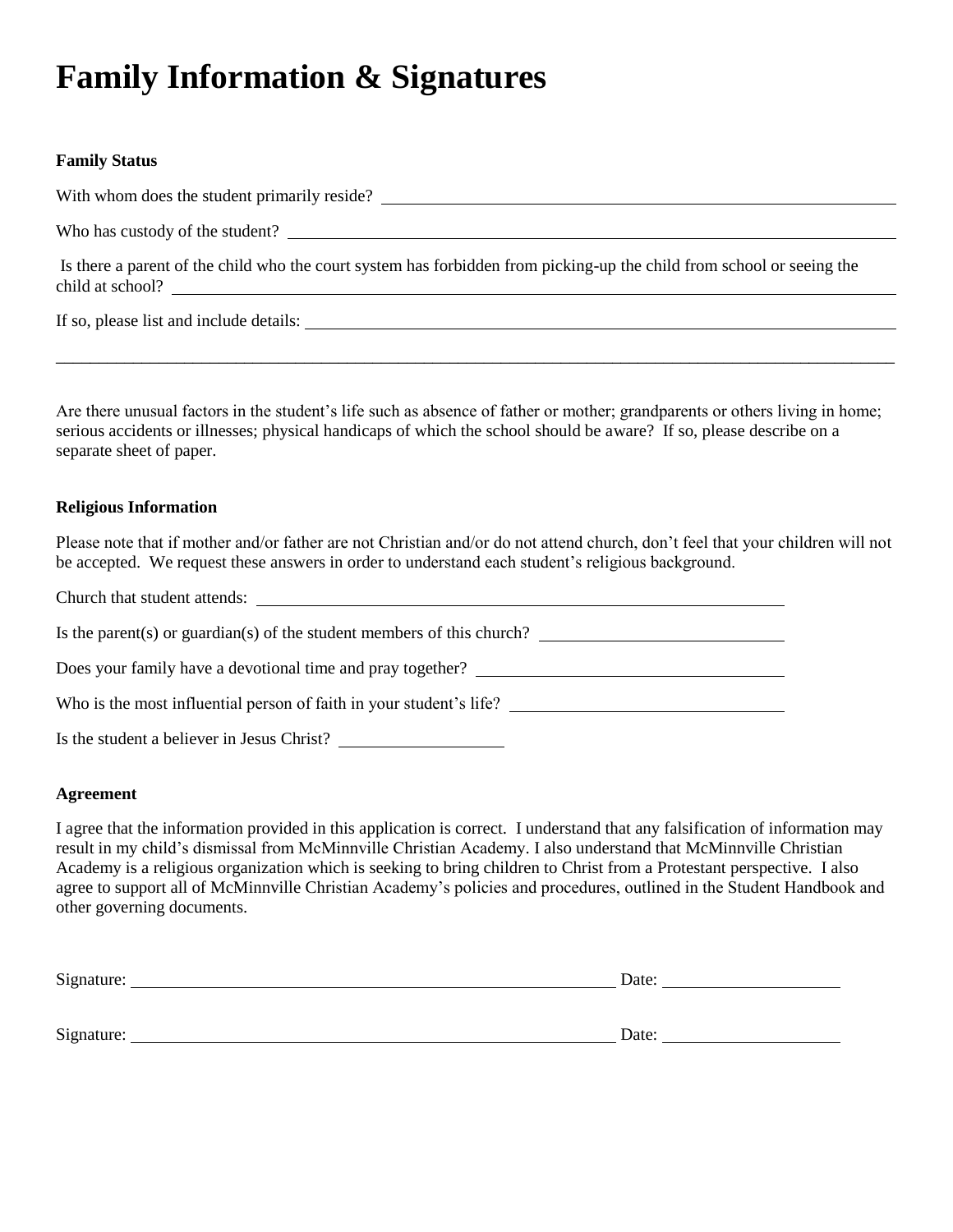### **Registration & Tuition Schedule**

#### **Registration Fees:** (due at registration)

The registration fee holds your child's place at MCA for the 2022-2023 school year. Payment of the fees implies your intent to attend. The administration makes staff decisions and purchases based on this fee, and the fee is non-refundable.

|             | <u>Regular</u> | Early Registration (before May 1st) |
|-------------|----------------|-------------------------------------|
| Preschool:  | \$200.00       | \$135.00                            |
| School Age: | \$400.00       | \$330.00                            |

### **Yearly Tuition Rates: Kindergarten - 8th Grade\***

| 1st Child             | \$6,300.00 |
|-----------------------|------------|
| 2nd Child             | \$6,090.00 |
| 3rd Child             | \$5,880.00 |
| Each Additional Child | \$5,775.00 |

### **Yearly Tuition Rates: Preschool Recorded Program\***

|            | PM Class $12:00 - 3:00$ |
|------------|-------------------------|
| \$5,040.00 |                         |
| \$4,200.00 |                         |
| \$3,402.00 |                         |
| \$2,604.00 |                         |
|            |                         |

### **Tuition Payment Options**

McMinnville Christian Academy offers two tuition payment options; a 10-month payment plan, and full year payment. Every family who elects to pay by a monthly payment plan must enroll with our tuition management company. Monthly payment plans will have a \$5/month tuition management fee (per family). Families who choose to pay in full do not need to enroll with the management company. Families paying in full by August 1st will receive a 2% discount. Unless paying in full, no student will be considered enrolled until a payment plan is established. Any payments made by credit card will incur a 3% processing fee to cover our costs as a non-profit 501c3.

\*Families who enroll after the start of the year will receive a prorated tuition amount.

#### **Financial Aid**

McMinnville Christian Academy offers financial aid to families who are in need (Kindergarten through 8<sup>th</sup> grade). Families may apply for this assistance any time during the year. Financial aid is awarded as funds are available. Financial aid packets are available on our website or in the office of McMinnville Christian Academy. *Note: financial aid is not available for preschool.*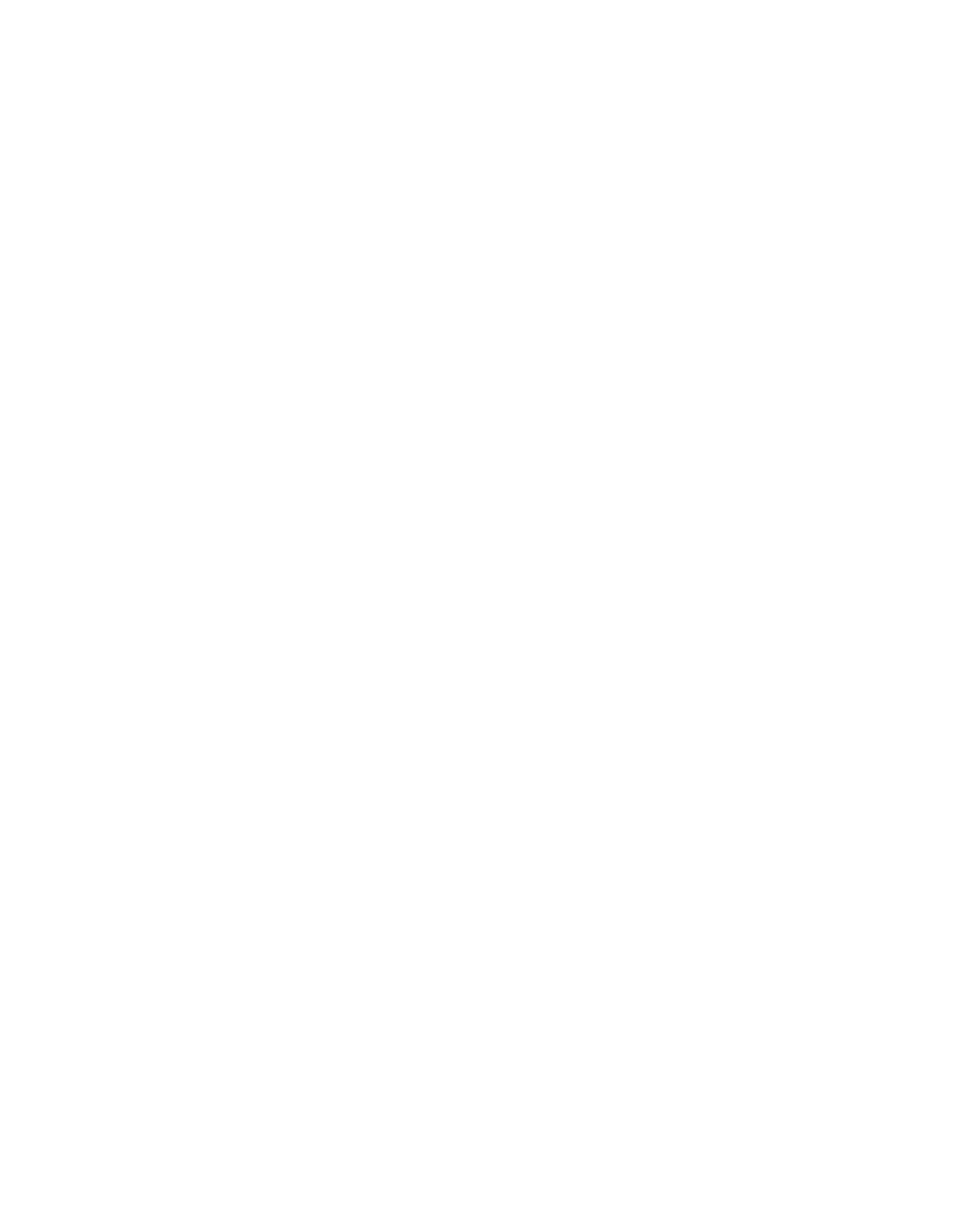### **Registration & Tuition Agreement – Page 1**

Parent or Guardian responsible for tuition:

| Children to attend McMinnville Christian Academy: |                                |
|---------------------------------------------------|--------------------------------|
|                                                   |                                |
|                                                   |                                |
|                                                   | Grade to Enter Monthly Tuition |
|                                                   | Grade to Enter Monthly Tuition |

Total Tuition \$

#### **Tuition Payment Options**

McMinnville Christian Academy offers two tuition payment options; a 10-month payment plan, and full year payment. Every family who elects to pay by a monthly payment plan must enroll with our tuition management company. Monthly payment plans will have a \$5/month tuition management fee (per family). Families who choose to pay in full do not need to enroll with the management company. Families paying in full by August 1st will receive a 2% discount. Unless paying in full, no student will be considered enrolled until a payment plan is established. Any payments made by credit card will incur a 3% processing fee to cover our costs as a non-profit 501c3.

\*Families who enroll after the start of the year will receive a prorated tuition amount.

#### **Payment Plan Selection** (Please Select One)

 $\frac{1}{\sqrt{2}}$  Pay in full by August 1<sup>st</sup>, receive a 2% discount.

\_\_\_\_\_ Monthly Payment Plan (Must be enrolled with the tuition management company before first day of attendance)

\*\$50 Tuition Management Fee must be paid before fist tuition payment is due or the total will be divided and added to each month's tuition payment. This fee will not be prorated if enrolled after the start of the year.

### **(MUST COMPLETE BOTH SIDES OF THIS TUITION AGREEMENT FORM)**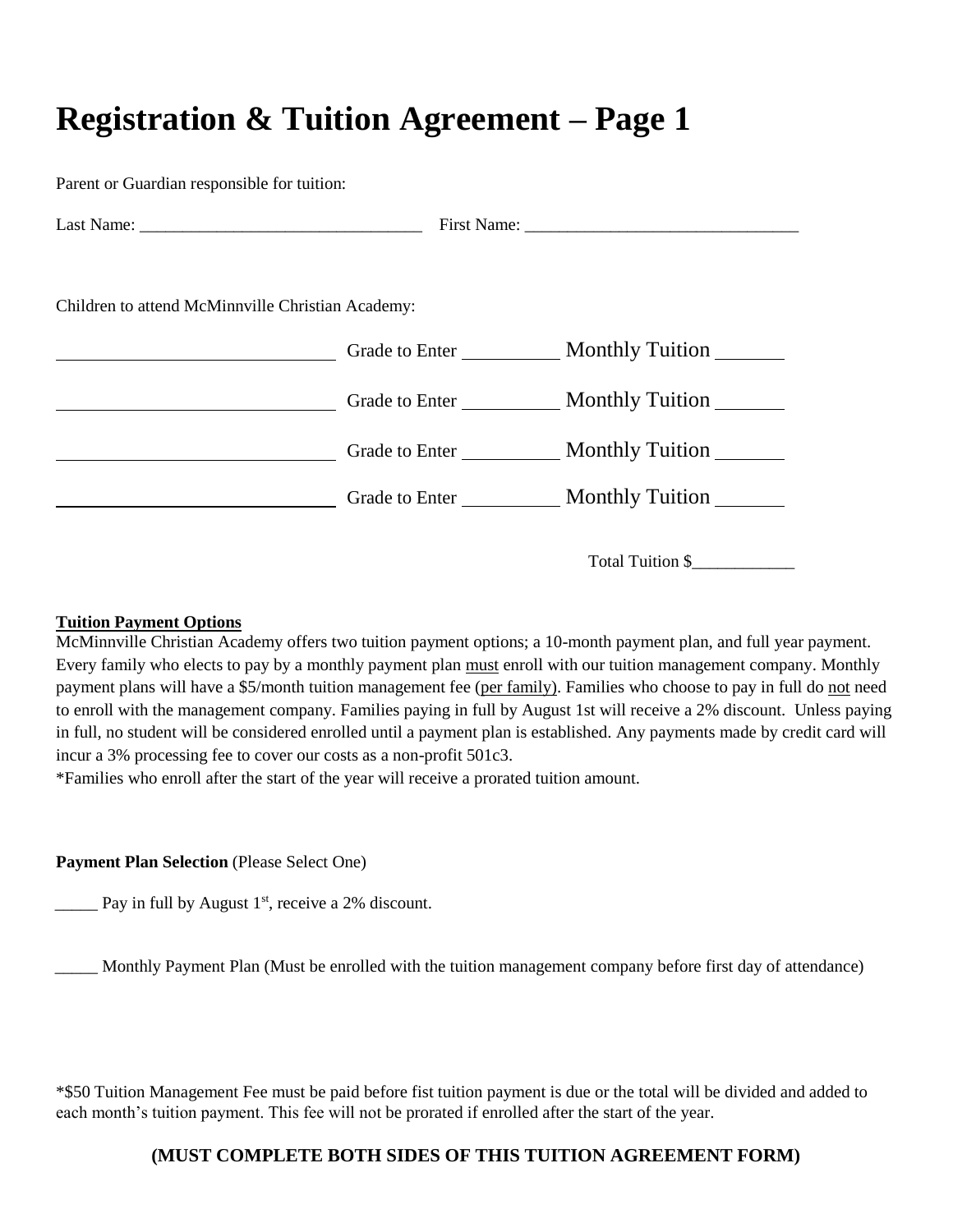### **Registration & Tuition Agreement – Page 2**

#### **Non-Discrimination Policy**

McMinnville Christian Academy does not discriminate on the basis of race, color, gender, and national or ethnic origin in administration of its educational policies, admission policies, scholarship and loan program, and athletic and other school administered programs.

#### **Agreement**

This agreement establishes a financial agreement between the parent(s) or guardian(s) listed and the McMinnville Christian Academy. The parent(s) or guardian(s) will be responsible to pay tuition and fees in full to McMinnville Christian Academy according to the Registration and Tuition Schedule and this agreement.

#### **Late Entry Tuition**

If your student enters the school year after the first day of school, your total tuition will be prorated according to the first day in which your student enters class. McMinnville Christian Academy will calculate the tuition by calculating the percentage of days that your student will be enrolled. Then the school will apply the percentage to the total tuition for a full year student in order to establish your partial year student tuition.

#### **Withdrawal**

We will honor withdrawals upon "life changing" events, such as loss of job, moving, death in the family, etc. Any tuition discount will be forfeited. If your student does not complete the entire year, your total tuition will be prorated according to the quarter in which the last day that your student is in class. According to the school calendar, if the last day is in:

- The first quarter you will be responsible for 25% of the yearly tuition.
- The second quarter you will be responsible for 50% of the yearly tuition.
- The third quarter you will be responsible for 75% of the yearly tuition.
- The fourth quarter you will be responsible for 100% of the yearly tuition.

#### **Past Due Accounts**

Should parents fall more than 30 days behind in paying their bill, their student(s) will be withdrawn from MCA unless special arrangements have been made with the School Board. If parents have an unpaid bill at the end of the school year, their student(s) will be ineligible to attend MCA the next school year until the bill has been paid in full. Should parents withdraw their child from MCA during the year, they will be responsible for any balance remaining. MCA may use an outside agency to collect any funds when scheduled payments are not made.

#### **Arbitration of Disputes**

For the purpose of resolving disputes, matters of disagreement, and adjudication of financial issues, the principles established in I Corinthians 6:1-8 and Matthew 18:15-17 shall be followed. Parents enter into this contract agreeing to use binding arbitration approved by the McMinnville Christian Academy School Board.

I have read and agree to abide by this agreement.

Signature: I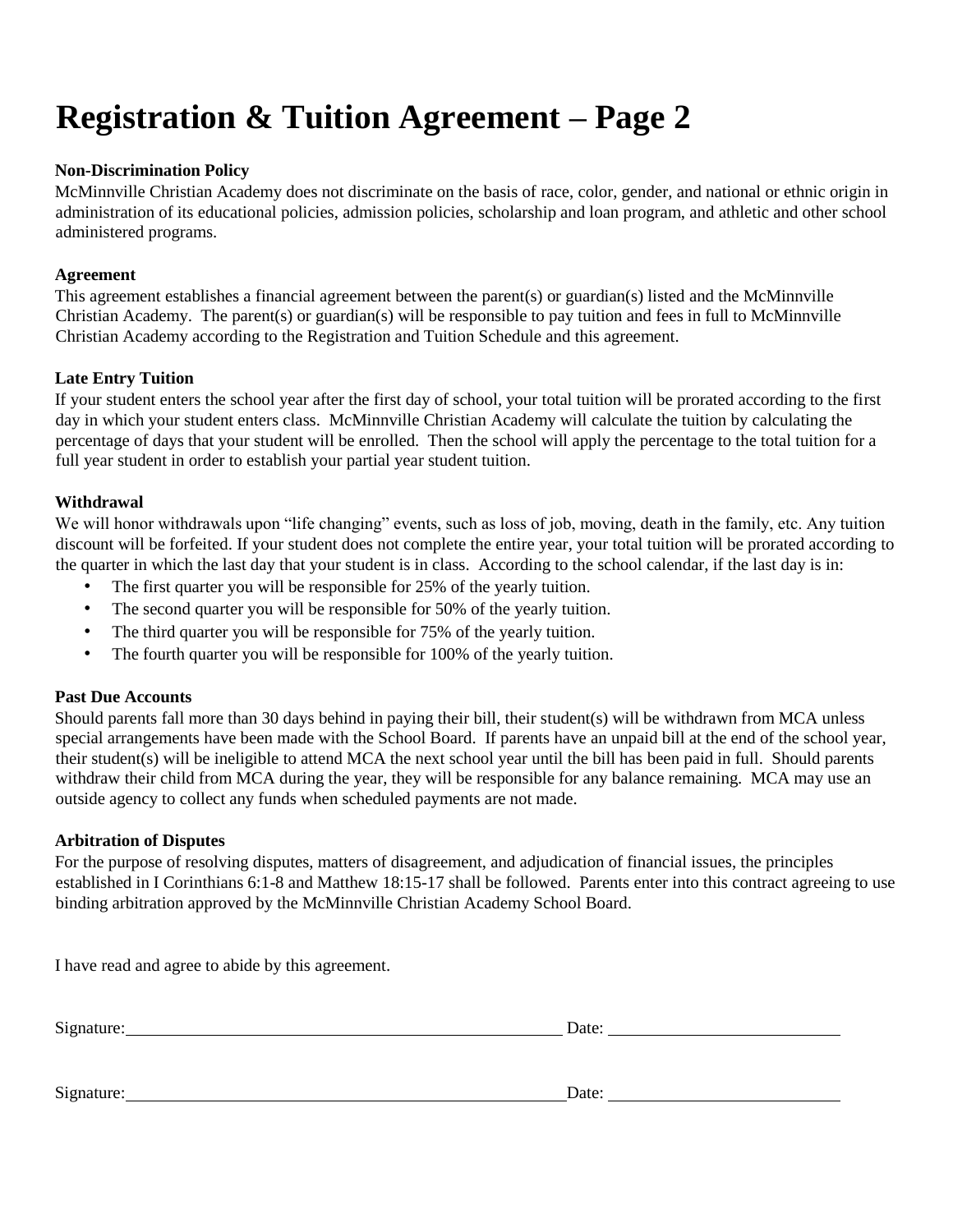### **Preschool Preferences**

| Primary Contact: | Phone:         |
|------------------|----------------|
| Student's Name:  | Date of Birth: |

We are a Preschool Recorded Program which means that we provide primarily educational care for preschool age children for less than 4 hours per day.

Note: Our birthday cutoff for enrolling a student is the first day of school. If your child was born later than September, please contact the school to determine what grade level is appropriate for your child. **Additionally, preschool students must be potty-trained prior to the beginning of the school year.**

Preschool preferences will be filled according to the order in which people turn in all registration forms and pay registration fees.

Preschool Preference: If you have a child or children entering a preschool class, please indicate your preference on the number of days they will attend per week, which days those will be, and if they will be attending AM or PM classes.

AM Classes are from 8:00 am – 11:00 am PM Classes are from 12:00 pm – 3:00 pm

| How many days per week:      | 2 Days   | 3 Days | 4 Days | 5 Days |
|------------------------------|----------|--------|--------|--------|
| Desired days:                |          |        |        |        |
| <b>Monday</b>                |          |        |        |        |
| <b>Tuesday</b>               |          |        |        |        |
| Wednesday                    |          |        |        |        |
| <b>Thursday</b>              |          |        |        |        |
| Friday                       |          |        |        |        |
| <b>AM Class</b><br><b>OR</b> | PM Class |        |        |        |
|                              |          |        |        |        |

| Signature: | Date: |  |
|------------|-------|--|
|            |       |  |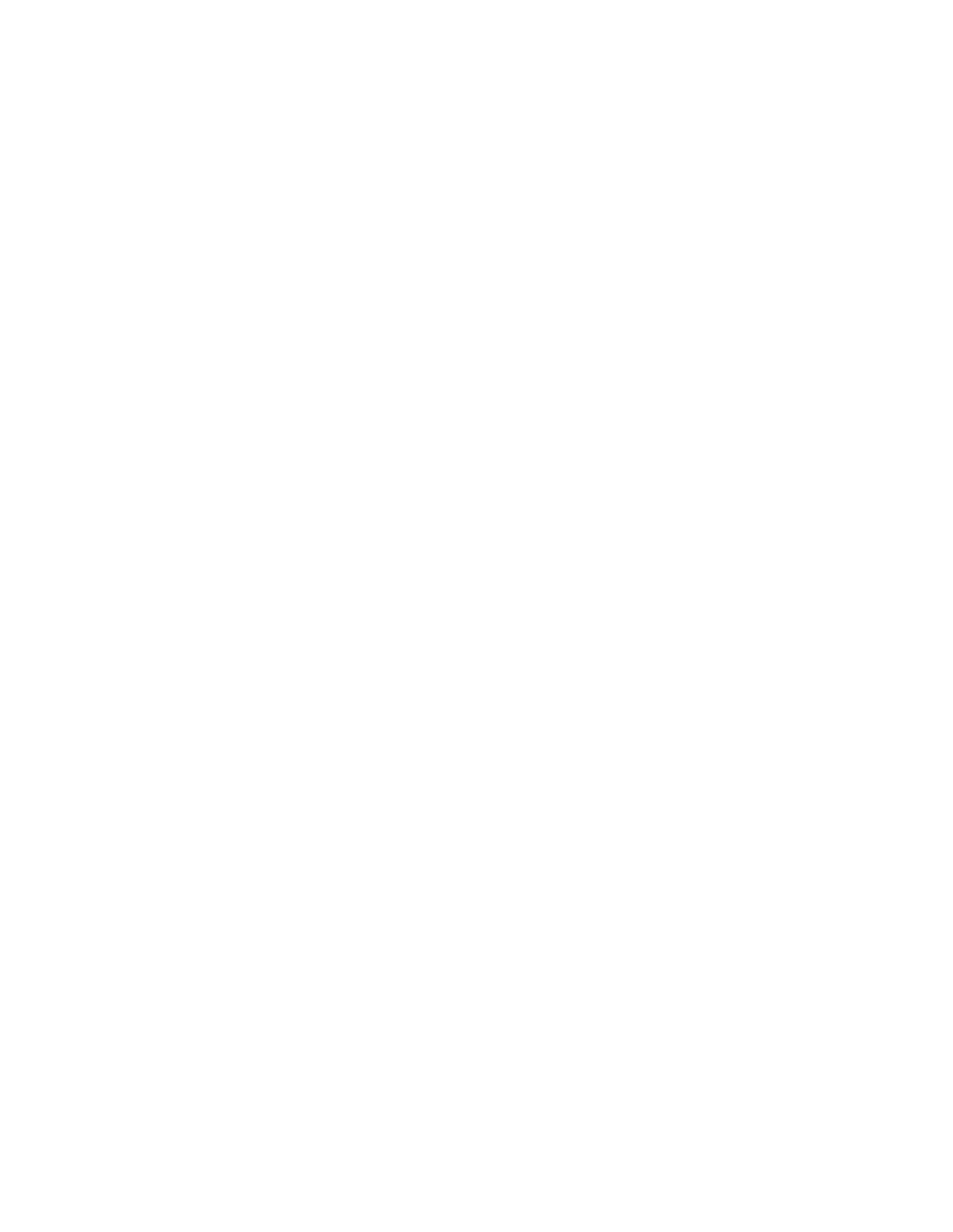### **Request for Student Records**

McMinnville Christian Academy 325 NW Baker Creek Road McMinnville, OR 97128 Phone - (503) 472-6076 Fax - (503) 434-5543

| Name of Releasing School: |          |      |  |  |
|---------------------------|----------|------|--|--|
| Phone:                    | Address: |      |  |  |
| City:                     | State:   | Zip: |  |  |

I hereby give permission for all of my student(s) listed below to be sent to:

McMinnville Christian Academy 325 NW Baker Creek Road McMinnville, OR 97128

| Student's Name | (Last, First, Middle) | Grade Level |
|----------------|-----------------------|-------------|
|                |                       |             |
|                |                       |             |
|                |                       |             |
|                |                       |             |
|                |                       |             |

I have been notified of my right to receive a copy of my student's records, to review the records and to have a hearing to remove or correct any information that is inaccurate, misleading, or otherwise violates my student's rights or privacy, or other rights.

| Parent Signature:           | Date: |
|-----------------------------|-------|
| School Personnel Signature: |       |
| Position:                   | Date: |